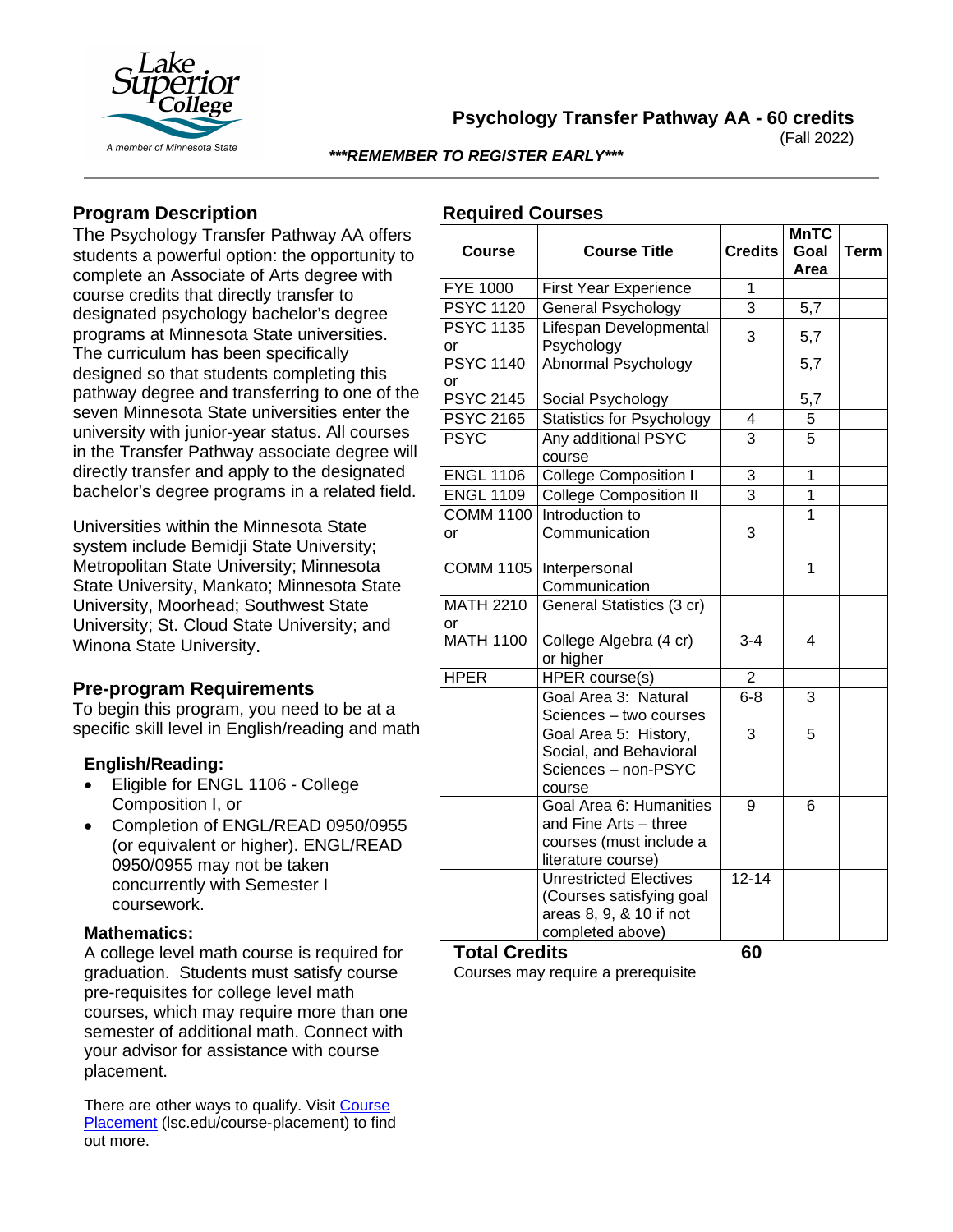

(Fall 2022)

#### *\*\*\*REMEMBER TO REGISTER EARLY\*\*\**

### **Program Outcomes**

A student completing Lake Superior College's Minnesota State Transfer Pathway in Psychology (AA) and transferring into a designated bachelor's program in psychology at a Minnesota State university will have junior standing and may complete the bachelor's degree within an additional 60 credits. This transfer pathway degree will transfer to the following designated baccalaureate degree majors:

At Bemidji State University: Psychology, BA/BS

At Metropolitan State University: Psychology, BA

At Minnesota State, Mankato: Psychology, BS

At Minnesota State, Moorhead:

Psychology, BA

At Southwest State University: Psychology, BA Community Psychology and Health Promotion, BA

At St. Cloud State University: Psychology, BA Community Psychology, BS

At Winona State University: Psychology, BA – Options A & B

In order to graduate and be guaranteed admission to a Minnesota State university's designated program in psychology you must earn an overall grade point average as indicated by the university to which you will transfer.

For interpretation of test results and selection of appropriate coursework; or general information about the program, admissions, financial aid, and getting started at LSC, contact the *[professional advising team](mailto:advising@lsc.edu)* (advising@lsc.edu) at 218-733-7601

For more information about the Psychology Transfer Pathway AA degree including course descriptions, course prerequisites, and potential career opportunities, see the <https://degrees.lsc.edu/psychology-transfer-pathway/> (https://degrees.lsc.edu/psychology-transfer-pathway/)

**or**

Contact Faculty [Susan Brashaw](mailto:susan.brashaw@lsc.edu) (susan.brashaw@lsc.edu)